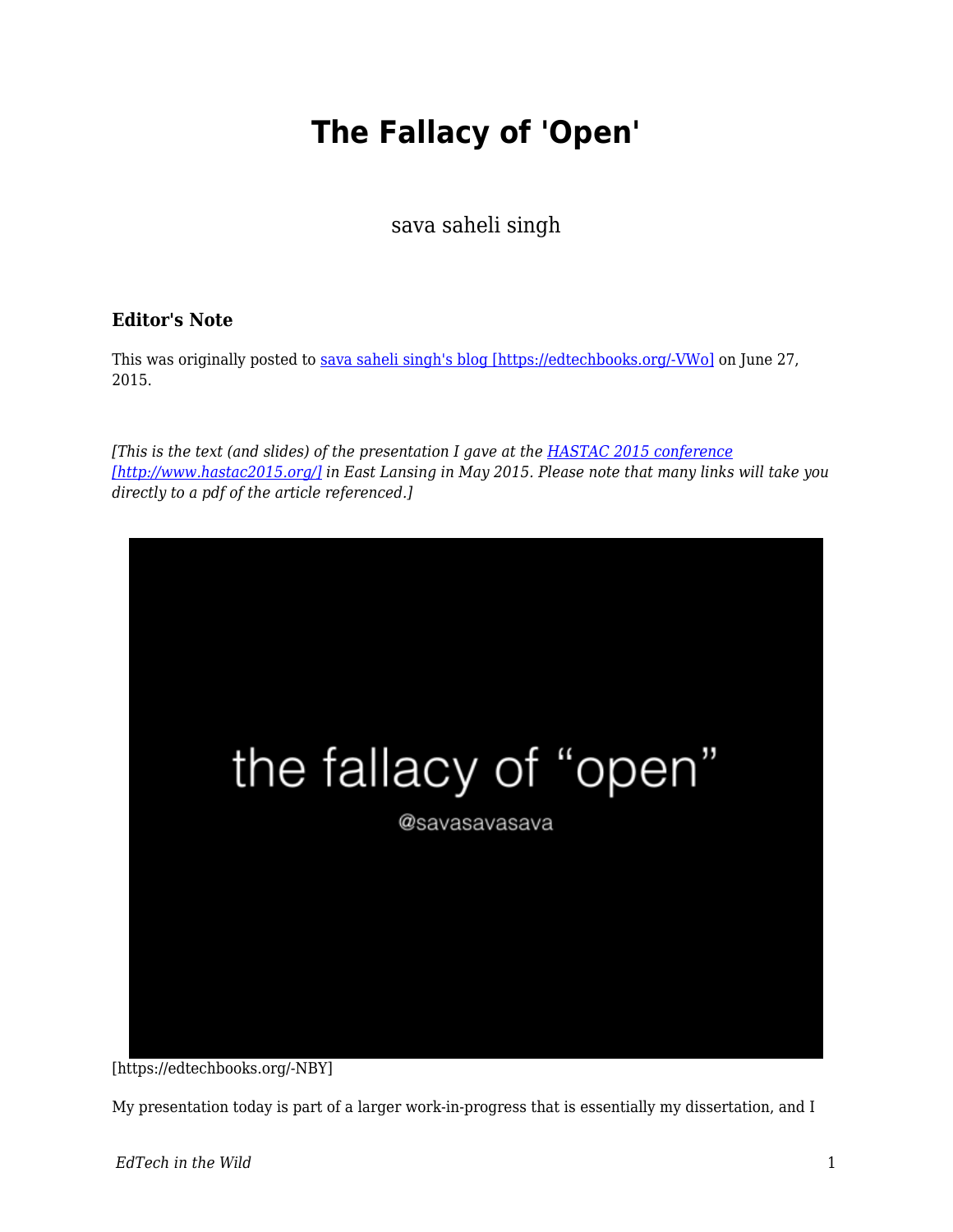want to share some ideas and questions about what we think of as "open" and what we're meant to think of as "open" and the ramifications of both of these positions. Just to set my presentation in the proper context, my research is on the role of Twitter in academic communities and scholarly work. While reading about, researching, and being part of scholarly communities online, I've had the time and opportunity to reflect a lot on the concept of "open", and how that has evolved for me, and others, over time.

——

| intro                                                                                                                                                                                                             |  |
|-------------------------------------------------------------------------------------------------------------------------------------------------------------------------------------------------------------------|--|
| furiosava<br>Gsavasavasava<br>hey twitter, help me out a little with a<br>presentation I'm doing tomorrow<br>what's does "open" mean to you? also, is it<br>good? bad? ok?<br>dГ.<br>$-20.00 - 10.00$<br>ŧЗ.<br>÷ |  |
| <b>FAVORITES</b><br><b>RETWEETS</b><br>$9$ D D $\alpha$<br>2<br>2<br>9:43 AM - 27 May 2015                                                                                                                        |  |

[https://edtechbooks.org/-HHh]

A note about my slides: I asked my Twitter community to tell me what "open" meant to them, and I will be showing some of those responses. Apologies to those whose tweets were not included here. All tweets were used with permission.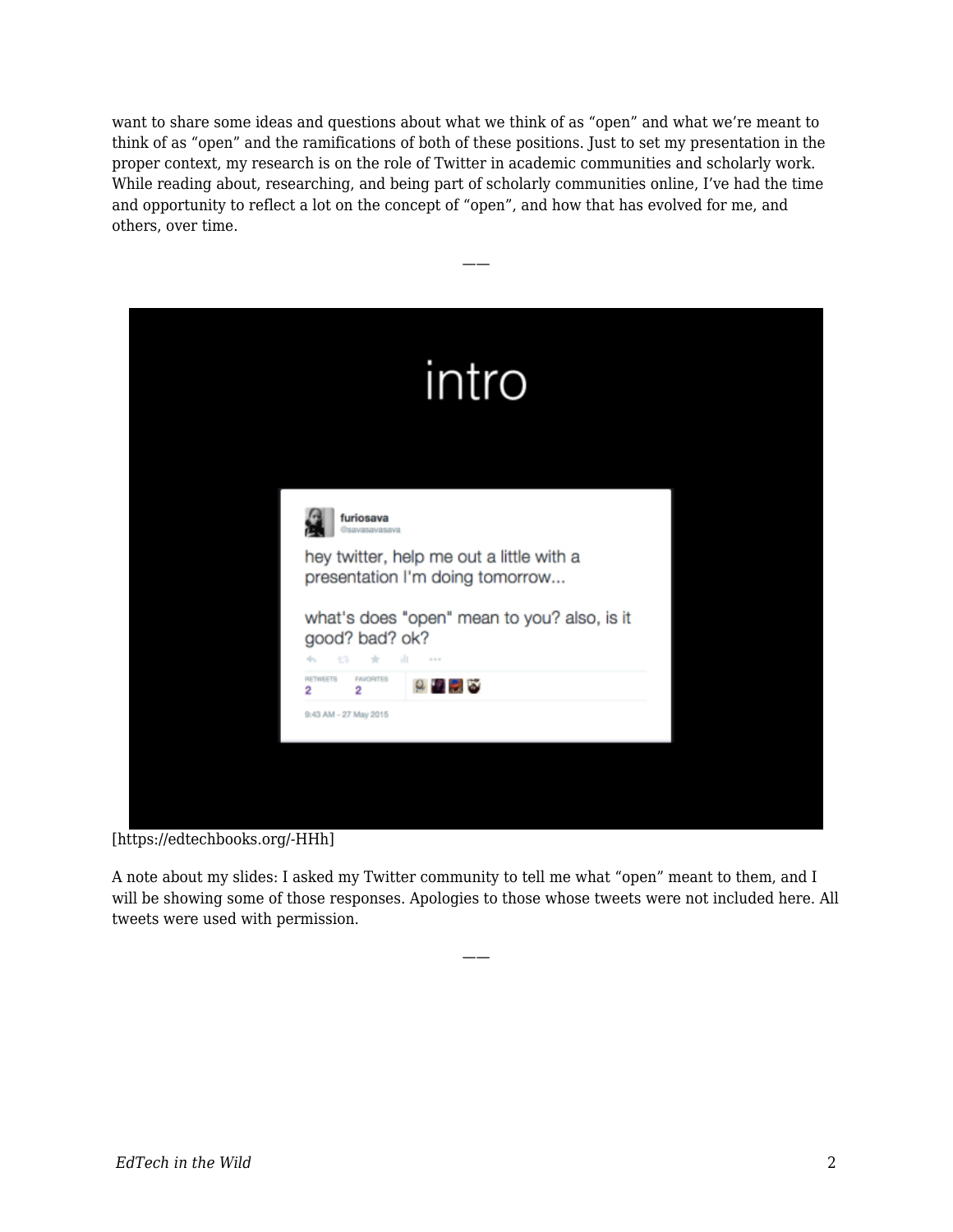|                                                                                         | open stuff                                                                                                                                 |                |
|-----------------------------------------------------------------------------------------|--------------------------------------------------------------------------------------------------------------------------------------------|----------------|
| <b>Matthew Harrison</b><br><b>Gmatthewharrison</b><br>refrigerators).<br>÷.<br>÷3.<br>÷ | @savasavasava endless blather (as in open<br>meetings), problems of adjacency and noise<br>(as in open floor plans), waste (open<br>$-1.1$ | n<br>Following |
| <b>FAVORITE</b><br>a<br>9:48 AM - 27 May 2015                                           |                                                                                                                                            |                |

[https://edtechbooks.org/-qsb]

There are some commonly used concepts in the "open" world:

- *Open access*: is access to scholarly work, freeing it from being behind paywalls.
- *Open source*: is free access to software and hardware, increasing potential for collaborative programming and creating hardware components.
- *Open data*: is free access to data, making it easier for the public to potentially understand larger patterns in specific contexts, and increasing transparency in use of said data.
- *Open content*: is free access to online content for reuse, revision, remix, and redistribution.

*Open* in all these contexts talks about *access to* rather than a way of being, but when we partake in any of these contexts, we're often expected to be *open*. We can already see the built-in divides and the somewhat misleading implication of "access". For example, open data implies access to certain kinds of data, but without knowledge of how to use that data or what to do with it, it being "open" is of little use to us.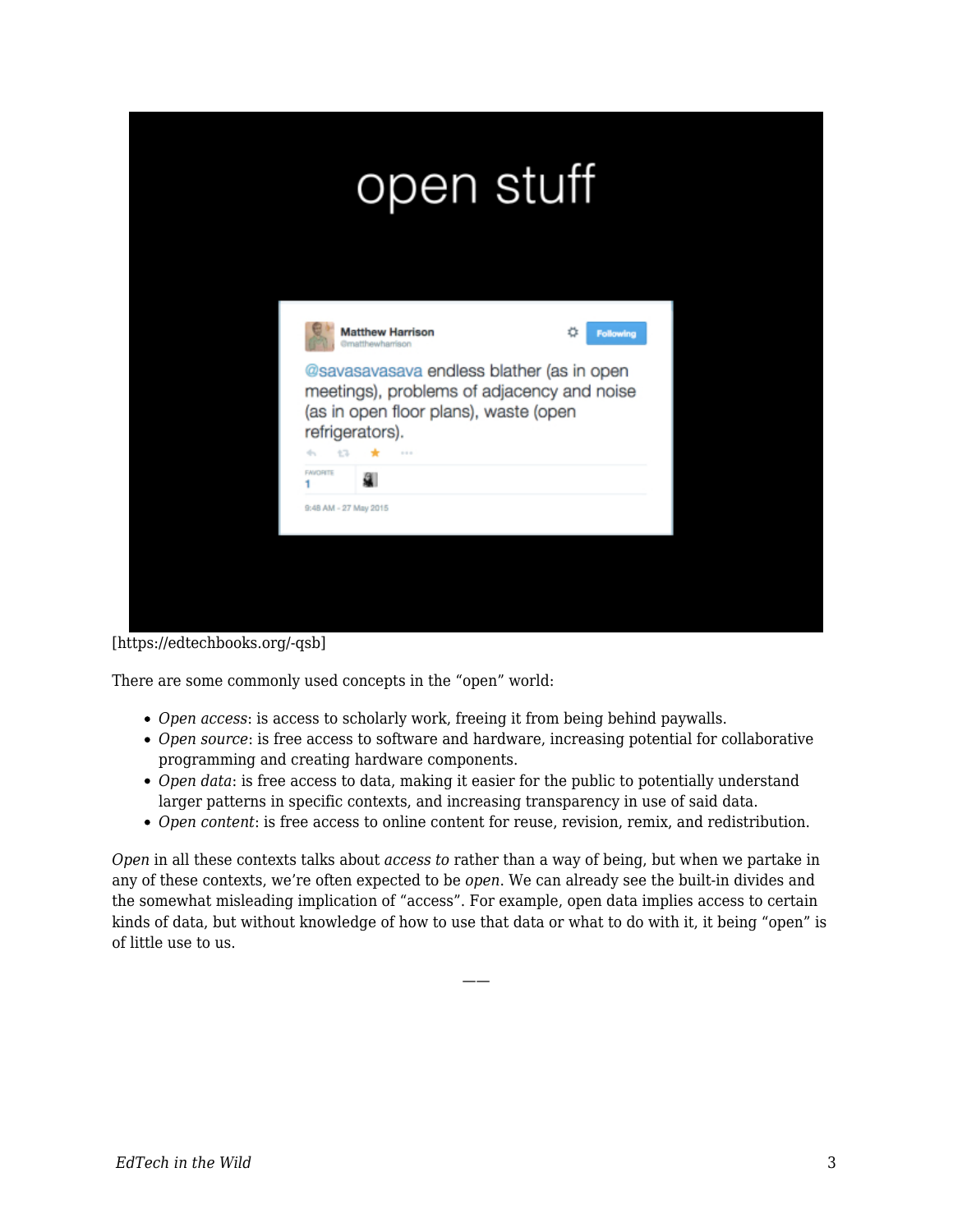

[https://edtechbooks.org/-dTA]

When "they" created the internet, and I'm simplifying things a little here, it was with a view to creating an open and democratic space which would allow for the free exchange of ideas. While this is one of the things that happened, sadly, it's not the only thing that happened. We reminisce about the "good old days of the internet" which was about 15 years ago, when things seemed simpler and friendlier, and now we reminisce about the social media of 5 years ago, when things seemed simpler and friendlier. 5 years! That isn't even a blip in time!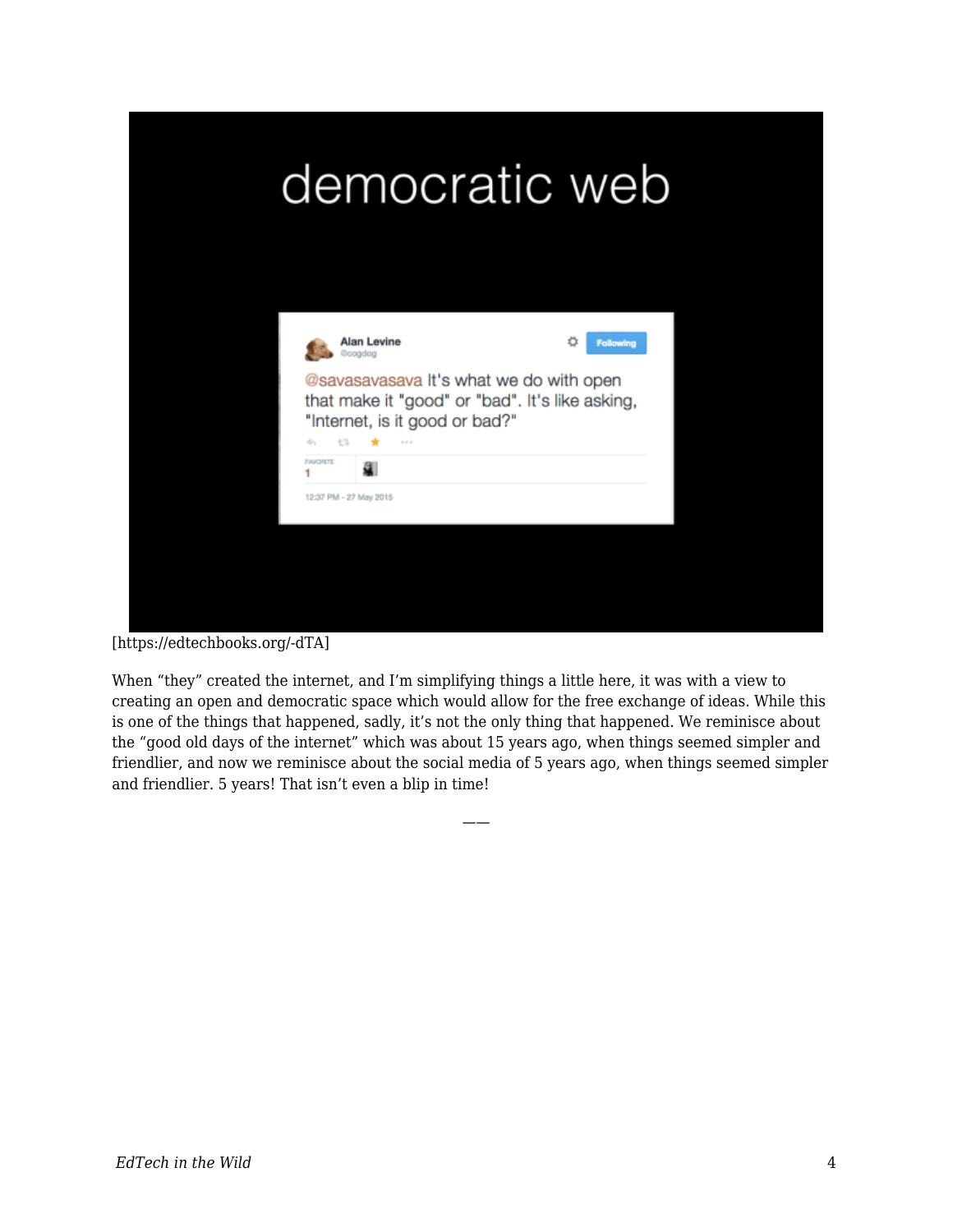



[https://edtechbooks.org/-Kpy]

So what is the difference between social media, then and now? The number of people? The kinds of conversations? The features of the platforms? Being able to talk about the good old days of social media is in itself a privilege. We yearn for the days when our privilege meant we had a particular kind of access to things. And now that everyone has access to those things, they've ruined our fun. How Twitter and other social media platforms were designed and how that design has changed over time has had a huge impact on how we interact with each other - some good, many bad. I won't go into the whole "they're using our data!" thing because that's a different conversation, but these platforms were designed with specific people in mind, and those people were rarely people of color, minorities, women, or marginalized folks. And, sadly, these are the people who are most often harmed by the very openness that they're meant to embrace.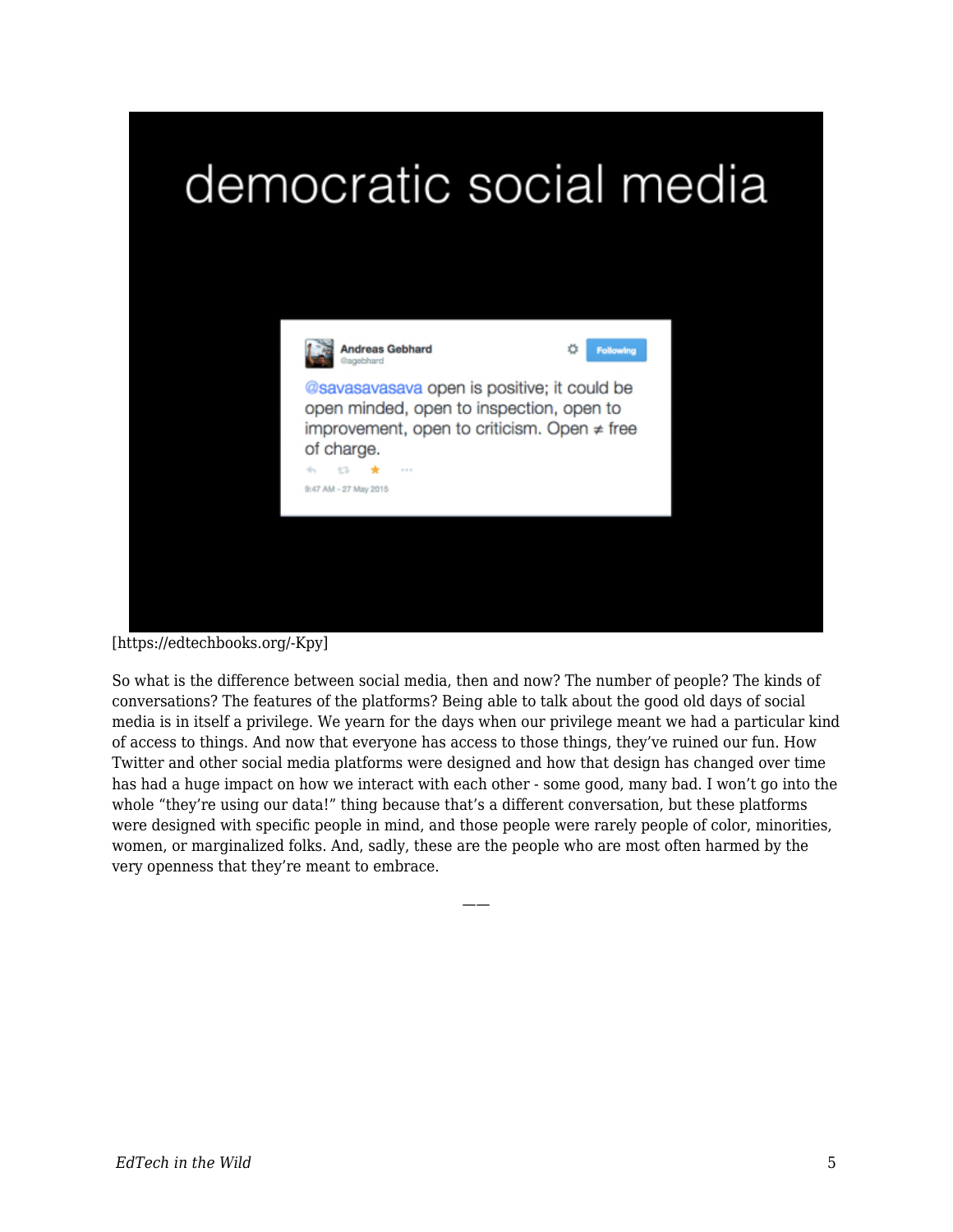

[https://edtechbooks.org/-Qex]

Social networking platforms make it easy to share and reshare things - links, ideas, comments, research - and also find community around shared values or interests. As [George Veletsianos found](http://www.veletsianos.com/wp-content/uploads/2013/12/veletsianos_open_practices_and_identity.pdf) [\[https://edtechbooks.org/-NYp\],](http://www.veletsianos.com/wp-content/uploads/2013/12/veletsianos_open_practices_and_identity.pdf) these online spaces provide academics a perfect setting to share their work, and in fact, "sharing" is considered a virtue, and possibly a virtue that adds to an individual's social capital and online currency. This idea is also supported by [Christina Costa's work](http://journals.co-action.net/index.php/rlt/article/view/21274) [\[https://edtechbooks.org/-mfW\]](http://journals.co-action.net/index.php/rlt/article/view/21274) on the Participatory Web as a space for collaboration and sharing. Costa uses the collective term "Participatory Web" to mean,

… a set of digital communicating networks, applications, and environments on which individuals act as active participants, contributors, and co-creators of information, knowledge, and opinions,

which contribute to what she refers to as the habitus of digital scholars.

With the advent of the internet, some might consider academic identity as an important part of an academic CV. Scholars and academics who demonstrate an understanding of the online world bring to their positions that added advantage. There are those academics who have a robust online presence, one that is either carefully cultivated, or curated in such a way that the community they have created reflects who they are. Often, because of online identities, academics have access to opportunities that otherwise might have passed them by. Invitations to collaborate, access to online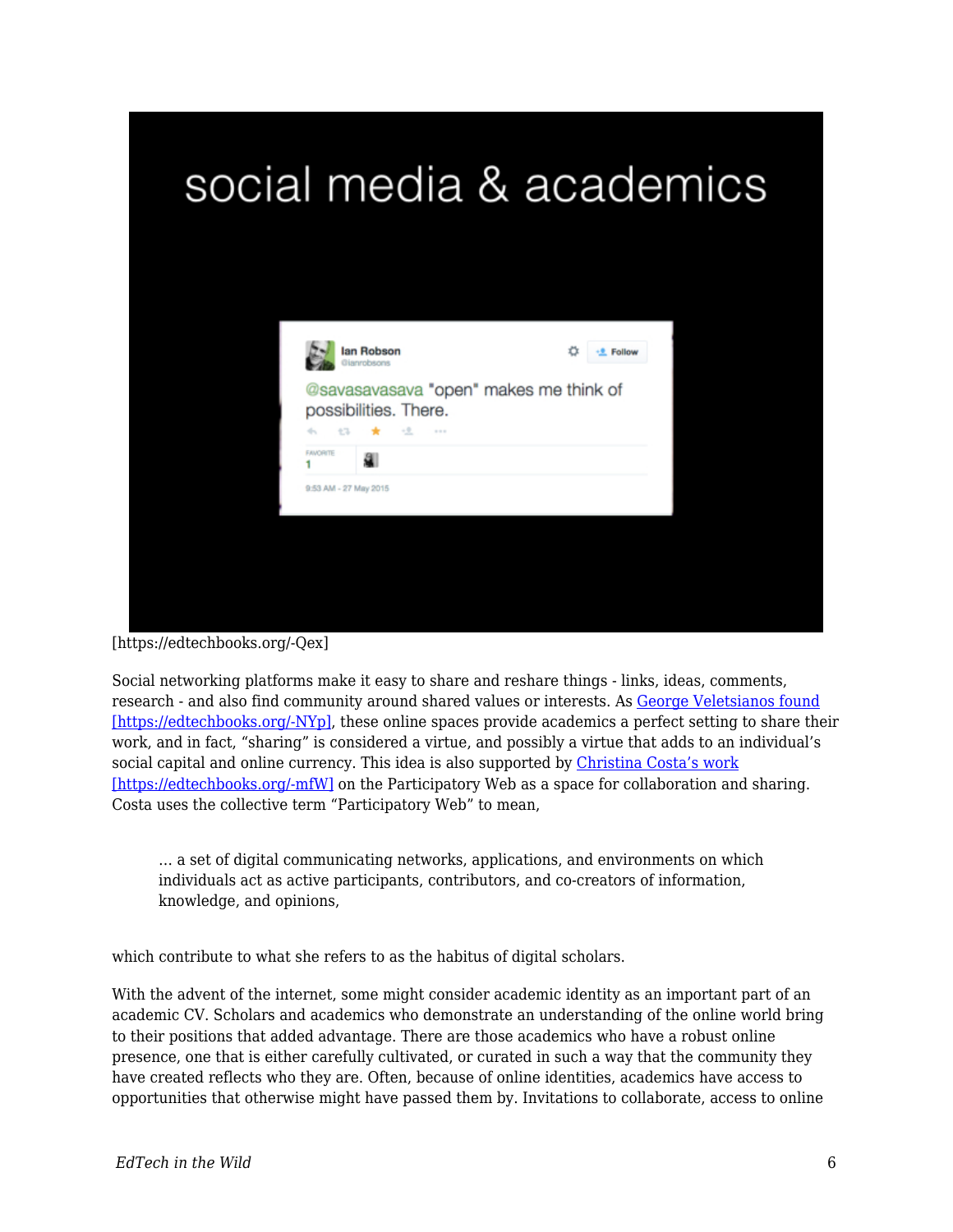publishing, networking, and even access to senior academics one would normally never be able to talk to. Some academics take the trouble to groom their online identity in such a way as to appear more desirable and well-connected, increasing their chances at job opportunities.

——



[https://edtechbooks.org/-wbz]

[John Willinsky referred to this as the "reputational economy" \[https://edtechbooks.org/-guS\],](http://nopr.niscair.res.in/bitstream/123456789/10242/4/ALIS%2057%283%29%20296-302.pdf) where reputation is currency with the academy, in which

…reputation in academic life controls the production, consumption, and distribution of this public good known as research and scholarship.

He notes that we need to reassess scholarly reputations given the rise in use and popularity of the digital element of scholarly communication, especially with things like open access. [Bonnie Stewart](http://theory.cribchronicles.com/Open%20to%20Influence%20Pre-print.pdf) [notes \[https://edtechbooks.org/-mWA\]](http://theory.cribchronicles.com/Open%20to%20Influence%20Pre-print.pdf) that scholars cultivate a type of reputation and influence on Twitter that is different from traditional academia and that they are,

… engaged in curating and contributing resources to a broader "conversation" in their field or area of interest rather than merely promoting themselves or their work.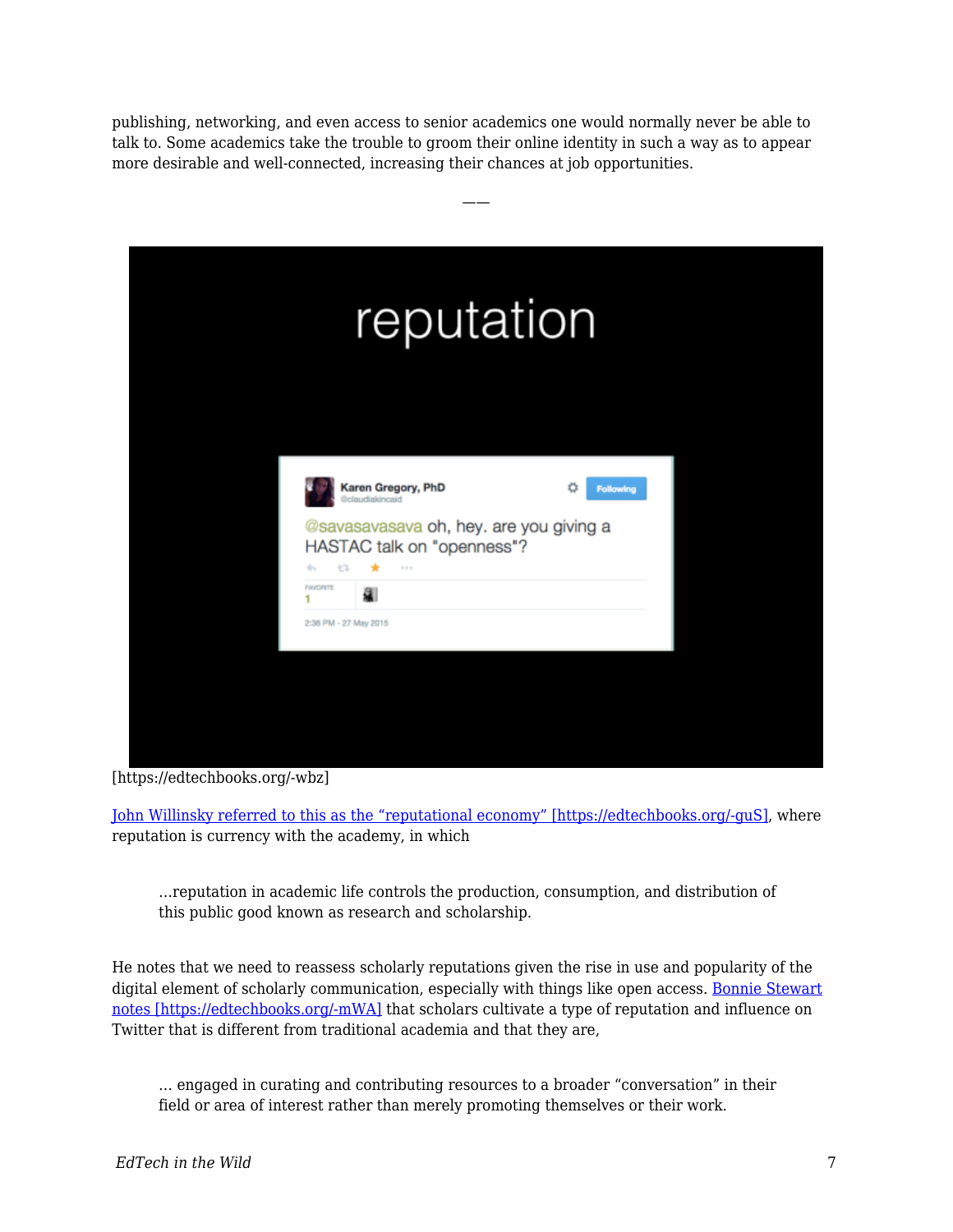While building networks, users learn to recognize valuable connections and to weed out the 'noise' or unwanted information and people. [Judith Donath compared this to signaling theory](http://onlinelibrary.wiley.com/doi/10.1111/j.1083-6101.2007.00394.x/full) [https://edtechbooks.org/-jf]] - originally from economics and biology - as the

——

… relationship between signals and qualities, showing why certain signals are more reliable and others are not.

Taking an example from Twitter, hashtags can be thought of as signaling identity units $*$ [\[#hashtagpublics\],](#page--1-0) and identifying with particular hashtags can mean access to important connections and a resource-rich community.

[https://edtechbooks.org/-kcE]

Let's talk about scholarship in the open. There are multiple articles and tweets and blogposts about the virtues of conducting one's scholarship in the open. And they're all right. But they're also all right for some people, and not for everyone.

The internet affords a type of open scholarship in which scholars can use blogs, Facebook, Twitter, and other platforms to think out loud and elicit feedback from peers. Doing so can yield surprising results, such as [Jessie Daniels' experience \[https://edtechbooks.org/-uat\]](http://blogs.lse.ac.uk/impactofsocialsciences/2013/09/25/how-to-be-a-scholar-daniels/) of tweeting about a topic,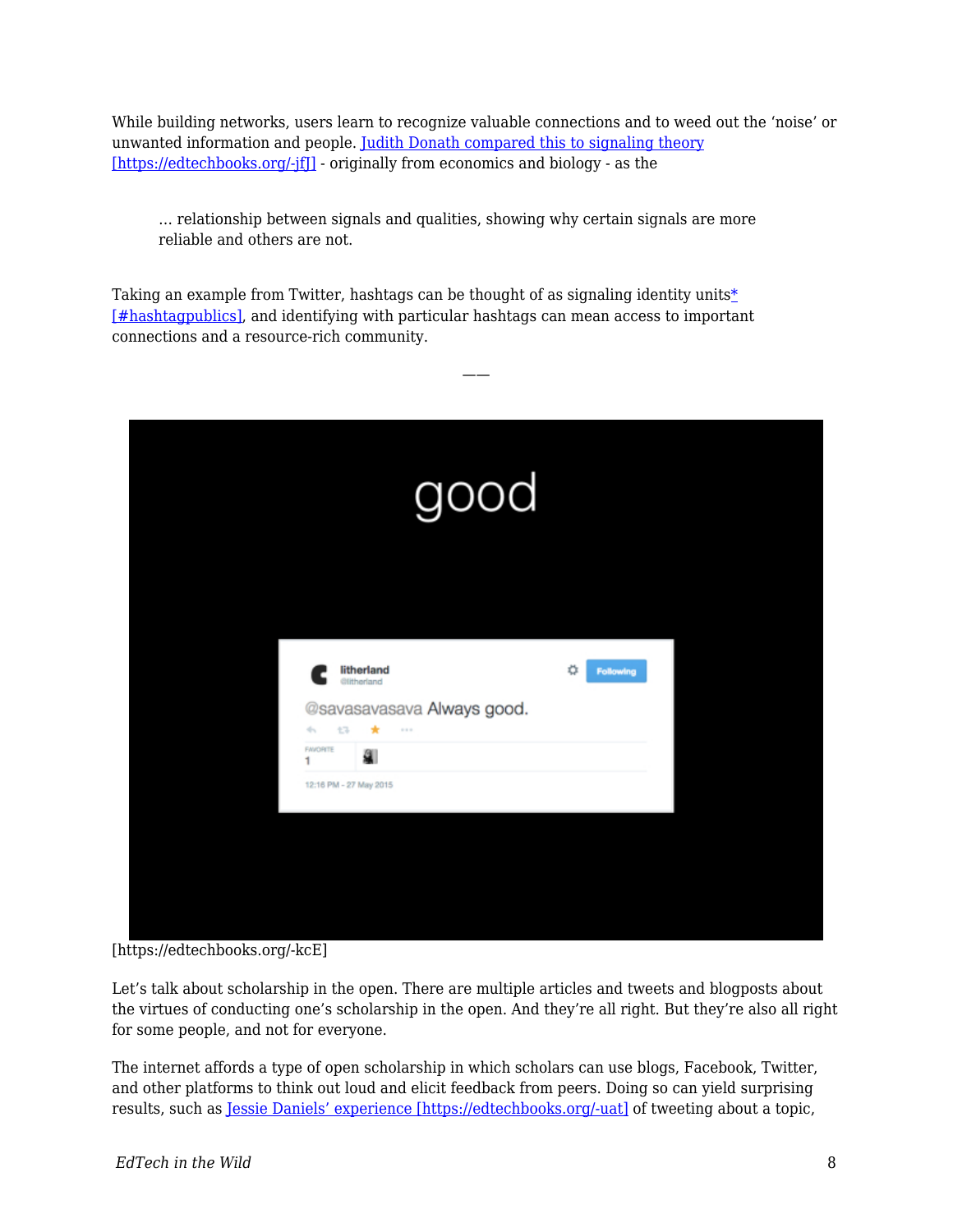those tweets and the conversation around those tweets grew into a series of blog posts, and those posts and discussions around them led to a peer-reviewed journal article. It is a perfect example of what it means to be a scholar in the digital age - the very nature of scholarship and process of scholarly work can look completely different from traditional academic models of scholarship.

[Martin Weller has talked about \[https://edtechbooks.org/-UBS\]](http://elcrps.uoc.edu/index.php/rusc/article/viewFile/v9n2-rubio/v9n2-dossier-eng#page=89) urging institutions to reward digital scholarship and even include it during tenure review. He identifies two good reasons for why academic institutions should recognize and reward digital scholarship:

- 1. support for scholars who produce work online signals to other members of the institution that being digital is a desirable and rewardable activity, and
- 2. as a way to foster innovation within the institution itself.

I have been given various opportunities and made valuable connections because of how open I was online. I reaped the benefits of this openness, but was also aware of how I came about those things, and how I had to put myself out there a little in order to come by them.

——

| bad                                                                                                                                                                                                                                                   |                       |  |
|-------------------------------------------------------------------------------------------------------------------------------------------------------------------------------------------------------------------------------------------------------|-----------------------|--|
| <b>Matthew Harrison</b><br><b>Gmatthewharrison</b><br>@savasavasava but i imagine downsides:<br>privileging functionality for enfranchised users<br>over accessible design (as in some software);<br>$^{+}$<br>÷<br>17<br>$\alpha \rightarrow \infty$ | ο<br><b>Following</b> |  |
| <b>FAVORITE</b><br>a<br>9:47 AM - 27 May 2015                                                                                                                                                                                                         |                       |  |

[https://edtechbooks.org/-rhj]

There are numerous examples of harm that has come from being "open" online, almost too many to list. Many might be familiar with more recent controversies, but I want to talk about a slightly older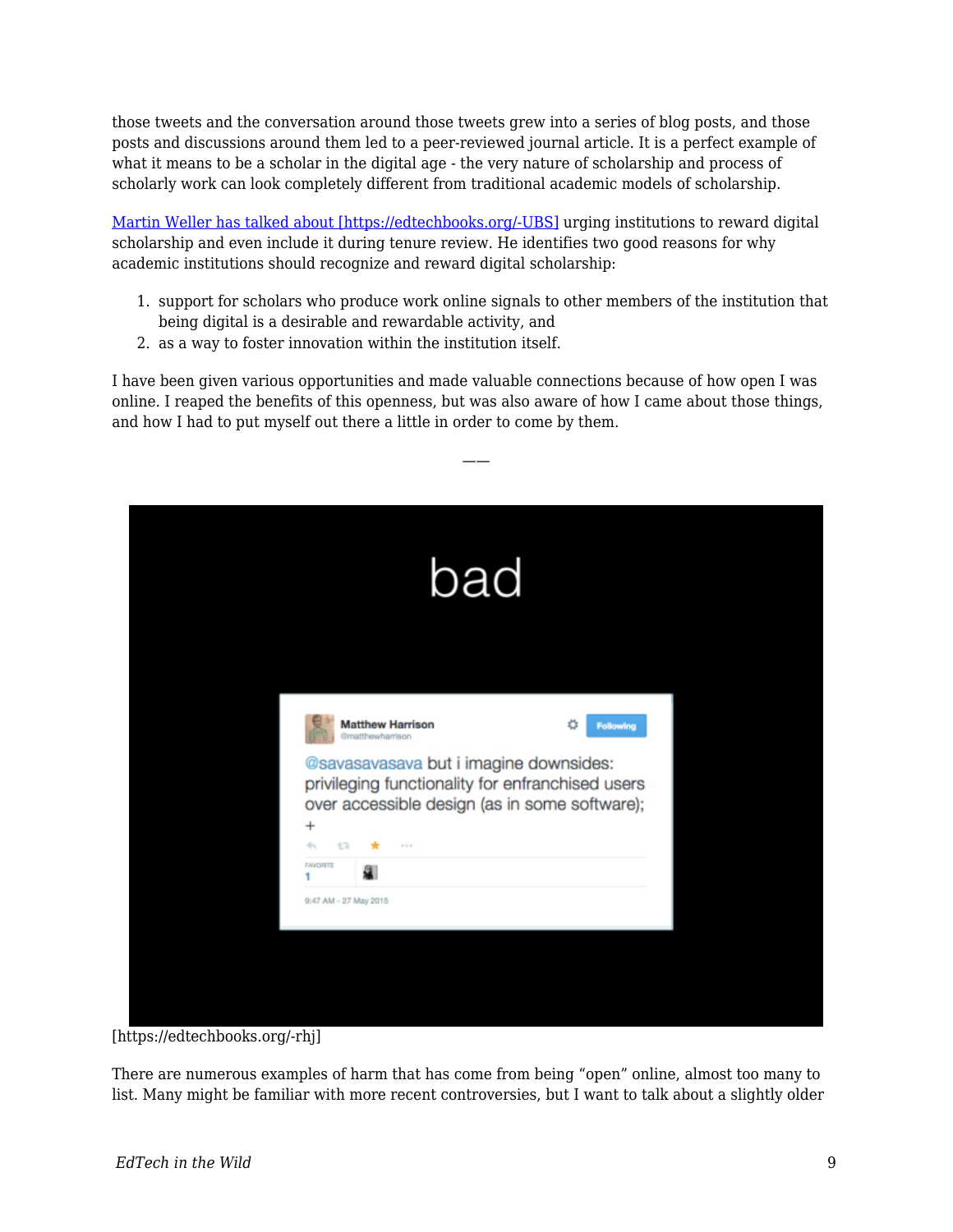example of an academic kerfuffle (2012 is now considered old!) in what came to be [known](http://tressiemc.com/2012/09/30/an-idea-is-a-dangerous-thing-to-quarantine-twittergate/) [\[https://edtechbooks.org/-zAJ\]](http://tressiemc.com/2012/09/30/an-idea-is-a-dangerous-thing-to-quarantine-twittergate/) [as \[https://edtechbooks.org/-Grd\]](http://www.hastac.org/blogs/amanda-starling-gould/2012/10/01/twittergate-etiquette-and-ethic-live-tweeting-conference-or-l) [#twittergate](http://www.emory.edu/ACAD_EXCHANGE/whats_new/roopikatweetingconferences.html) [\[https://edtechbooks.org/-MHa\].](http://www.emory.edu/ACAD_EXCHANGE/whats_new/roopikatweetingconferences.html) Some of us might remember it, but a quick recap: #twittergate referred to what I understood to be reservations about live-tweeting academic conferences, and the many reactions - positive and negative - to these reservations.

I bring up this example because it highlights some interesting points about "open" in the context of the academy, and how things like social media are pushing those boundaries. Academic conferences are thought of as both "open" places and "closed" spaces. They are attended by our peers and are where we share new ideas and get feedback on those ideas. They're often a testing ground, if you will, for things a lot like what I'm doing now. Academic conferences are also traditionally open fora, but only insofar as our immediate communities and disciplines are concerned, given the ability or support for travel and registration fees. With social media like Twitter, this "open" forum gets more open, in a sense. The communities that tune in are often just extensions of the communities present physically - mostly academic, but livetweeting also makes these conferences accessible to those who may be interested but not in academia and those who cannot attend in person.

A lot of the commentary about this issue supported livetweeting, but called for being respectful of what presenters might prefer. What's interesting is that we don't even really think about this any more. Like it's fine to livetweet now, it's expected, even required. But the thing that struck me during it all, was that not as many people considered who might be harmed by this behavior. A lot of the focus was on academics who were thought of as somewhat "old school", paranoid, and possibly privileged, rather than on those academics who were more junior, conducting sensitive research, or just preferred not to be broadcast in that way. Personally, I am conflicted about this issue. And perhaps it is a non-issue now, but still something we should consider.

And there are more examples. Many more. Friends who have been open about their feelings, opinions, and work have been on the receiving end of a barrage of hate and abuse, to the extent of being afraid for their lives. This is not the "democratic" internet or social media we were promised.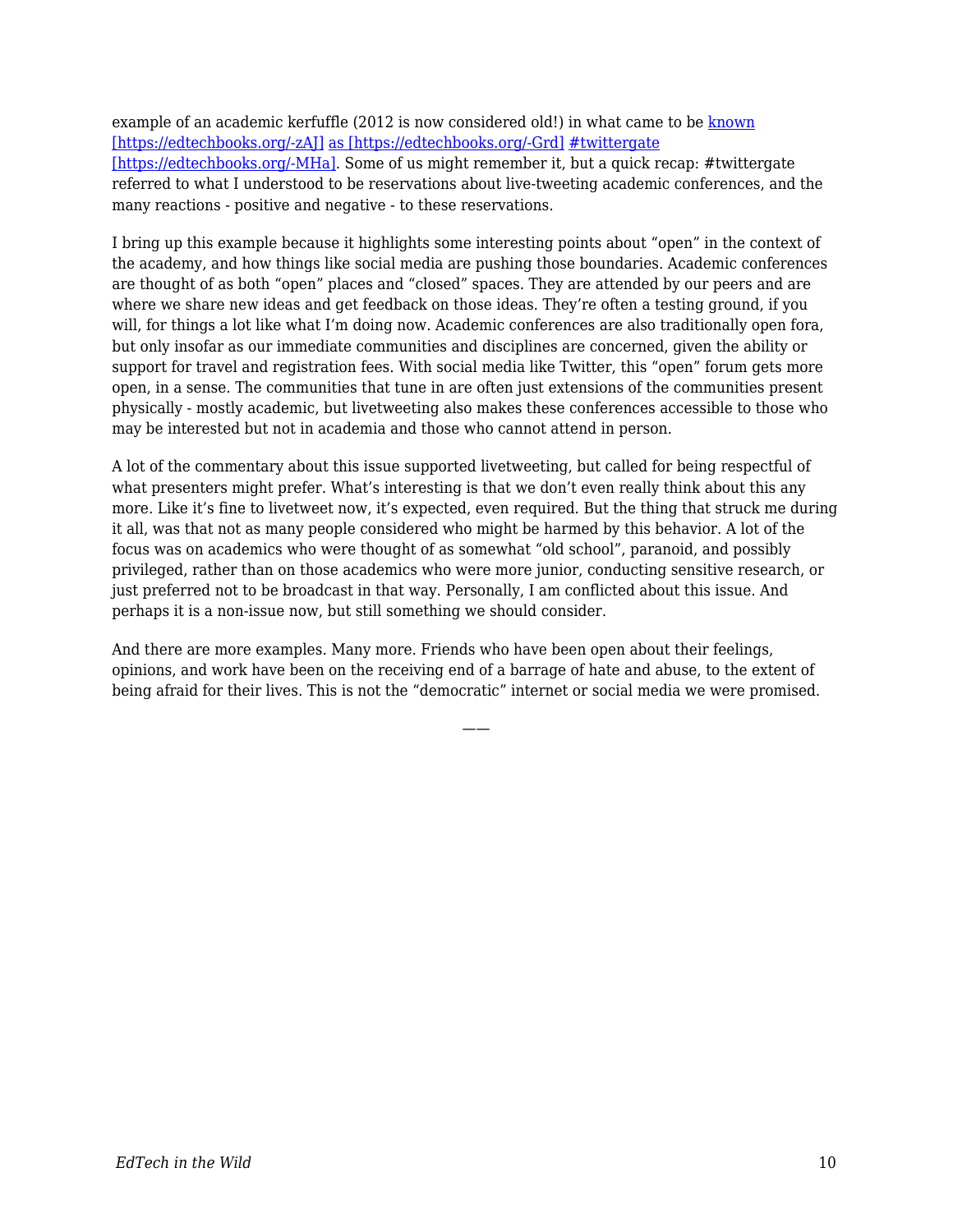## networked participatory scholarship

| @savasavasava Receptive to novel ideas &<br>concepts, and prepared to incorporate<br>same. Ready for adventure. Willing to be<br>surprised. |
|---------------------------------------------------------------------------------------------------------------------------------------------|
|                                                                                                                                             |
| $-2.5$<br>七飞<br>÷.<br>$-2.1$<br><b>FAVORITE</b>                                                                                             |
|                                                                                                                                             |

[https://edtechbooks.org/-GkS]

We touched on networked scholarship a little earlier and I want to talk about it a little more. We're all here as part of a network of scholars, namely HASTAC. [hastac.org \[http://www.hastac.org\]](http://www.hastac.org) is a really amazing place for our network to share scholarship and have discussions around ideas and shared interests, but it's also a place where many scholars post their work and research. It's a community that respects its members. And I think this is partly because of how the community and platform are designed, and how membership is set up. It is not an open platform in the vein of Twitter, and it caters to a very specific community.

[Veletsianos and Kimmons call it \[https://edtechbooks.org/-FWx\]](http://www.veletsianos.com/wp-content/uploads/2011/11/NPS_final_published.pdf) "networked participatory scholarship" to provide a paradigm for the way in which scholars are using participatory online technologies to add to existing scholarly practices, and even bring them into the 21st century.

For example, social media platforms like Twitter afford further forms of peer review, and possibly even push the definition of "peer review". Scholars who discuss academic ideas and themes get a sort of early peer input on their work, which can then translate into early drafts of a larger work which they can share on Twitter and elicit further feedback, and finally submit the work to a formal academic journal after having already received a substantial degree of peer review and input. While Jessie Daniels' story from earlier is the most positive example of this sort of evolved and collaborative peer review, it will be interesting to see how this model develops.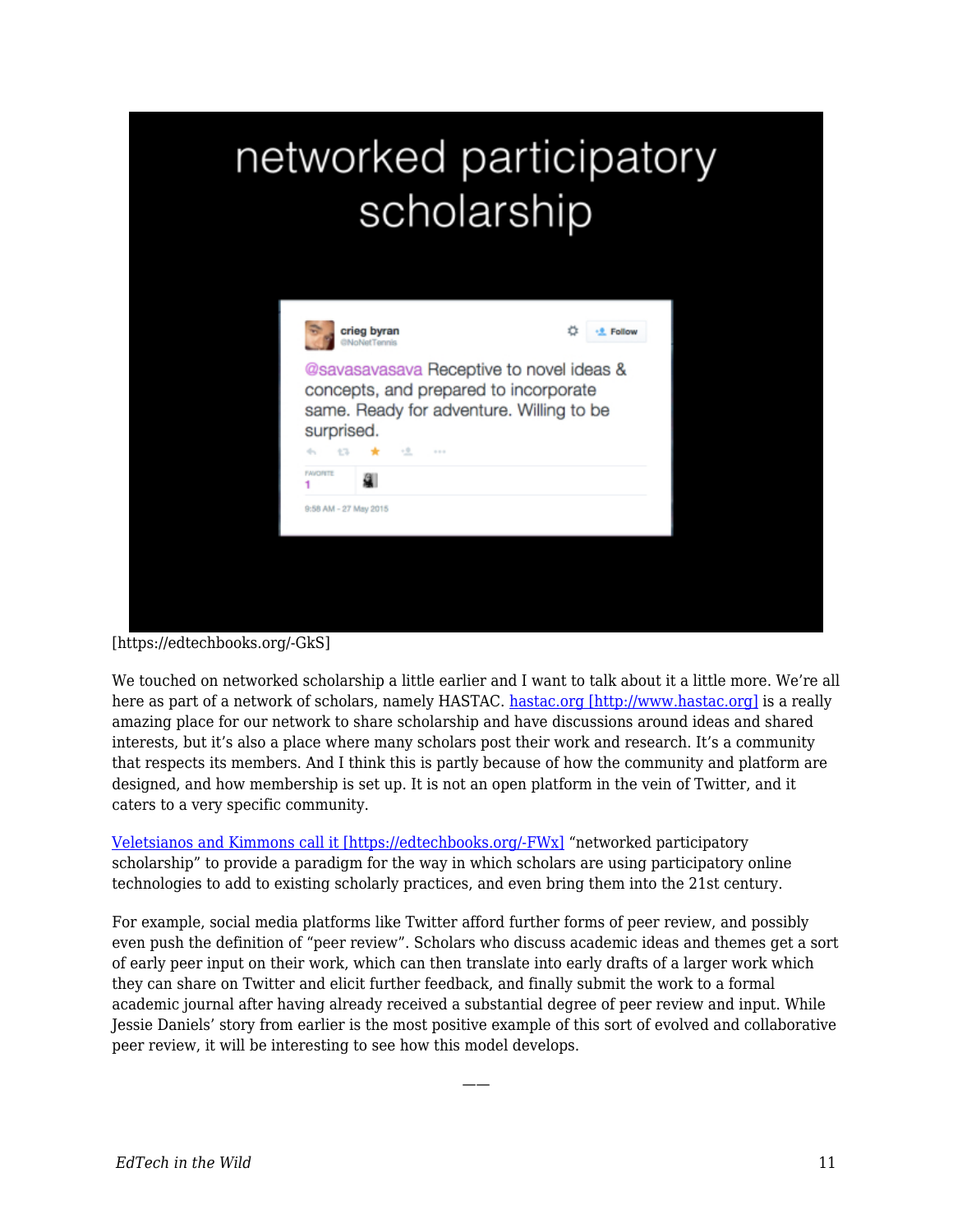[https://edtechbooks.org/-avd]

Veletsianos and Kimmons highlight the advantages of open scholarship, but also warn of the down sides of it, such as misappropriation, expectation of digital literacy, and the potential of openness creating inequalities within scholarly communities. [Tressie McMillan Cottom points out](http://tressiemc.com/2012/09/30/an-idea-is-a-dangerous-thing-to-quarantine-twittergate/) [https://edtechbooks.org/-zA]] the risks of online scholarship to scholars who are members of marginalized or minority groups. Scholars can feel pressured to take on open scholarship - either as a way to increase visibility for their own work or at the insistence of their academic institutions, Cottom says, but institutions should offer support to these scholars, especially if they are minorities, women, and junior scholars. While public scholarship can be vastly advantageous and beneficial to some, not all are prepared to face the kinds of discrimination and harassment the open web can bring to your door.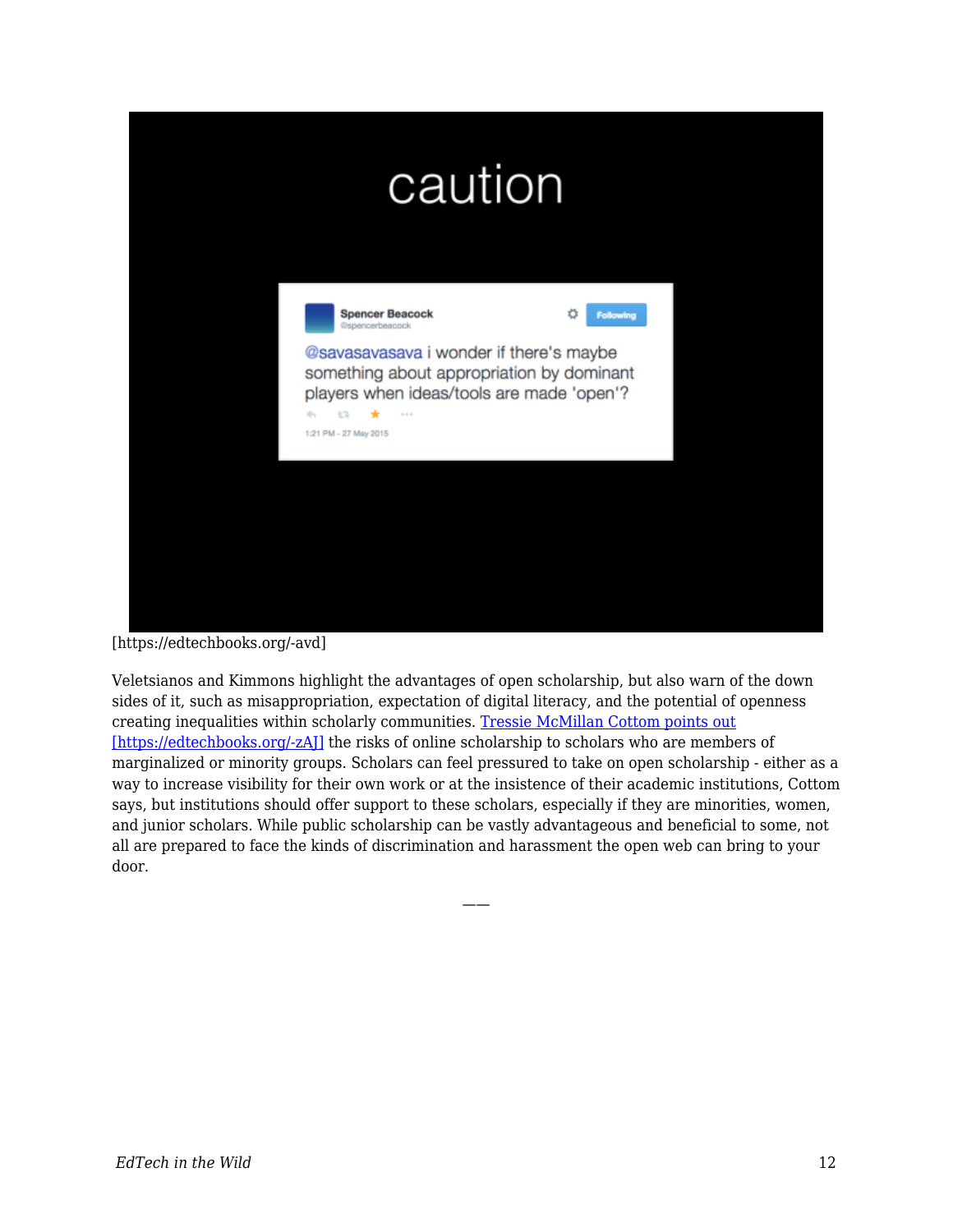

[https://edtechbooks.org/-eDm]

So, open is not good for everyone, and tends to bias those in already privileged positions - race, class, gender. The hype around open, while well-intentioned, is also unintentionally putting many people in harm's way and they in turn end up having to endure so much. The people calling for open are often in positions of privilege, or have reaped the benefits of being open early on - when the platform wasn't as easily used for abuse, and when we were privileged to create the kinds of networks that included others like us.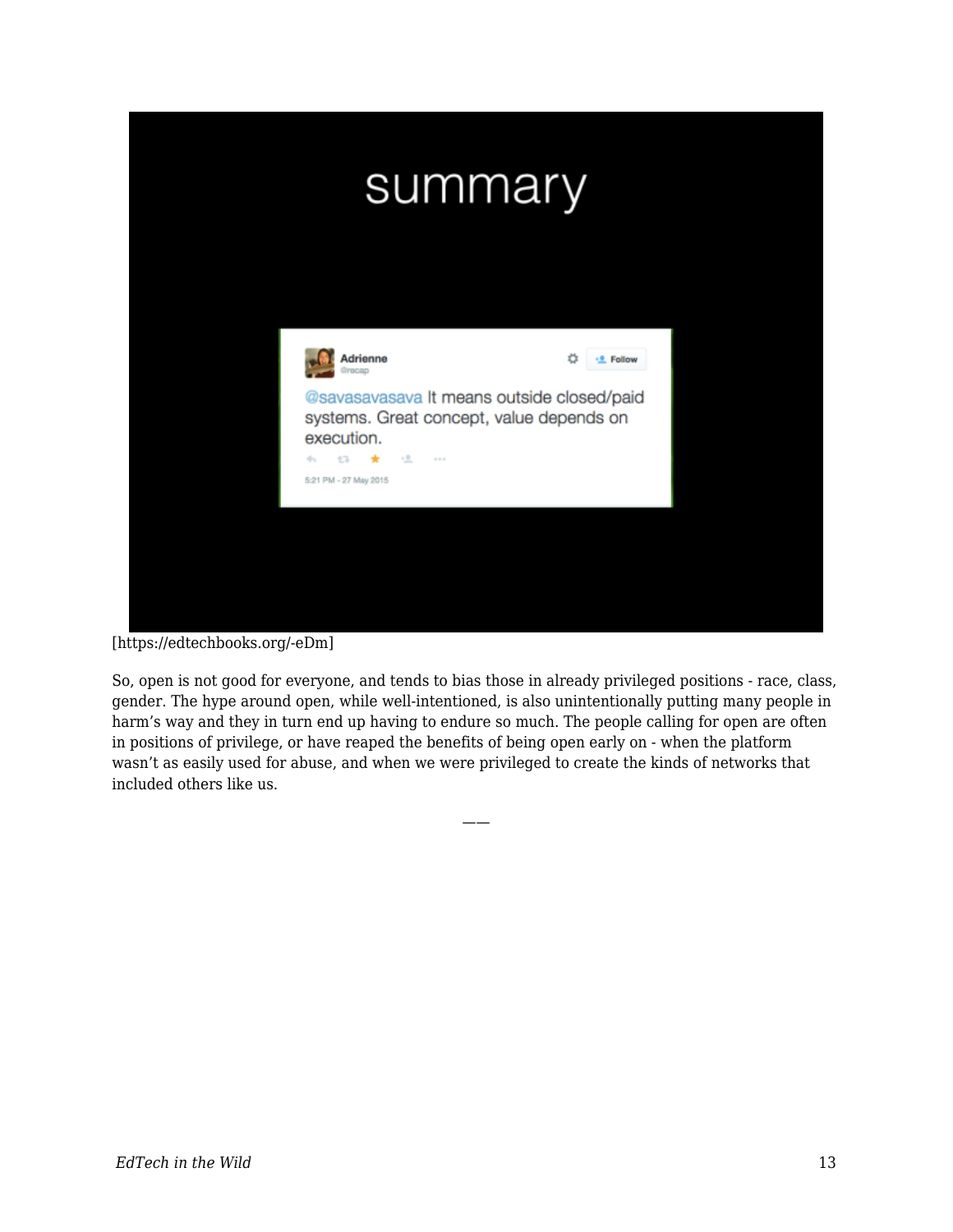|                                                                                                                                                                                                           | tips             |  |
|-----------------------------------------------------------------------------------------------------------------------------------------------------------------------------------------------------------|------------------|--|
| elena<br>ElenalsAwesome<br>@savasavasava open means vulnerable,<br>open to possibilities, to exploration, to<br>excitement. open is also scary,<br>becauseanyone can walk in.<br>13<br>÷<br>÷.<br>$-2.22$ | <b>Following</b> |  |
| <b>FAVORITE</b><br>a.<br>9:46 AM - 27 May 2015                                                                                                                                                            |                  |  |

[https://edtechbooks.org/-wem]

What are some of the things we can do to be more sensitive to those for whom "open" can mean harm? Some of these things may seem obvious or commonsensical, but they bear repeating because even I get swept up in things and lose sight of what's important for my community.

**Interrogate platforms** - We need to look closely at and be critical of the affordances and features of the platforms and online spaces we use, and point these out often.

**Find workarounds** - People often find ways to subvert systems to create safer spaces for themselves. When existing structures do not provide safety, we need to look at ways to work around the system in order to create those spaces.

Find and nurture community - It is in our interest to create a close-knit group of people who are easy to access when you need them. This doesn't mean creating closed communities of only your friends, but it does mean that you have a trusted few who you can turn to in times of need.

**Push back** - We need to take companies and platforms to task, especially those individuals or groups who create them. Software, platforms, and technology are NOT neutral. They are imbued with the biases of those who built them, regardless of whether they were coming from a good place or not.

**Create inclusive spaces** - We need to do the extra work to include more and diverse voices. We shouldn't be lazy and just reach into our echo chambers, but we need to do the hard work it takes to find people who can speak to different experiences when we build community, organize conferences, or even create an app.

**Be self-reflexive** - We need to take a long hard look at ourselves and our echo chambers. Echo chamber can be safe spaces - there is overlap here - but we need to be mindful of creating cliques and find the balance between these two.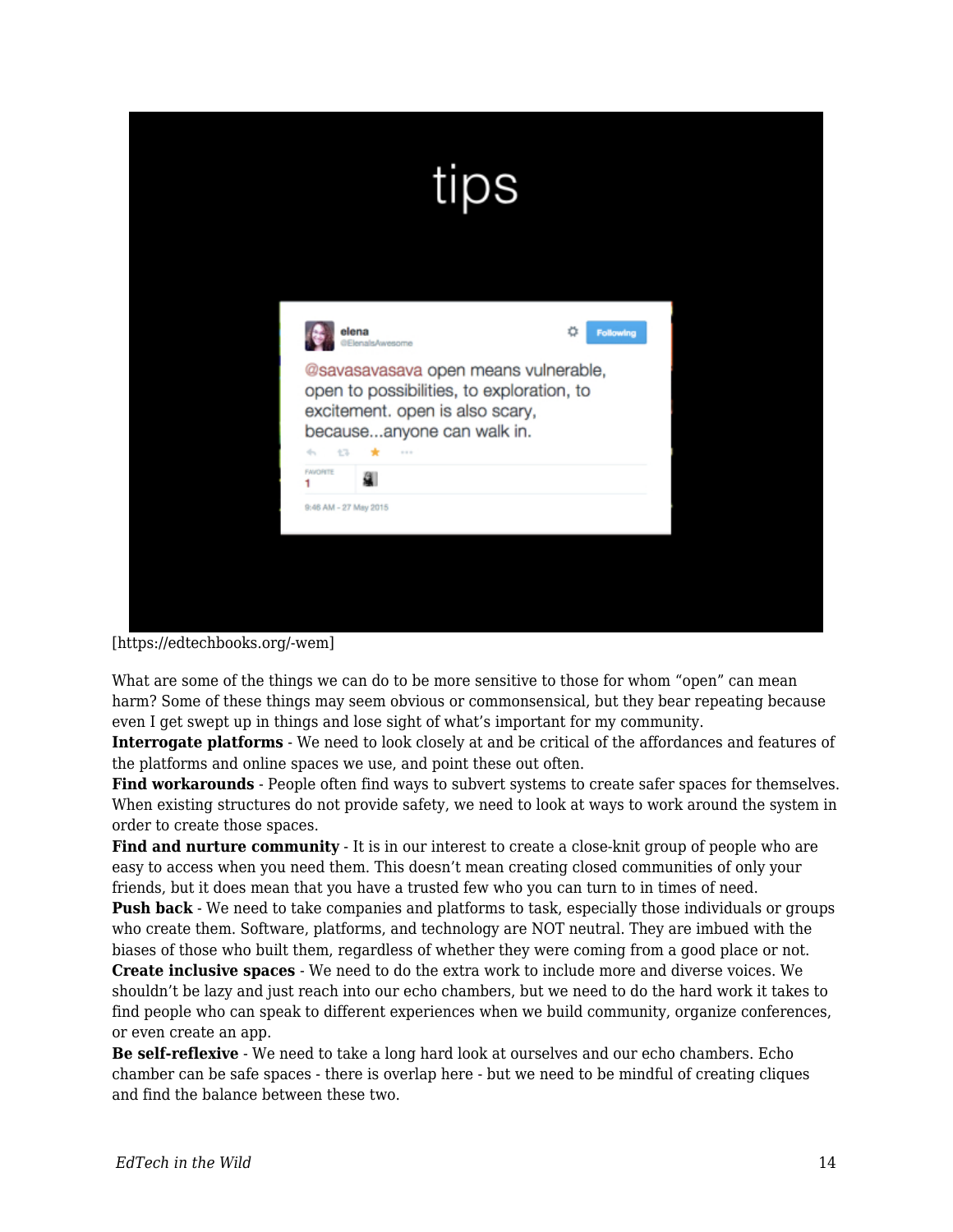**Support your people** - We must push for institutional buy-in for supporting members of our communities. We can work within our universities or educational institutions to put action plans in place and create guidelines for how to address online abuse, should it occur.

**Be mindful of using tweets** - Don't embed tweets. Just because they're public, this doesn't mean it's ok to embed a tweet without permission of the author, or even otherwise. Embedding a tweet increases the reach of the tweet and brings it to a different medium. it also makes accessing the author easier. In the same way, be careful of how you use storify. Taking tweets out of context can lead people to misinterpret meaning.

| thanks                                                                                                                                                                  |                       |
|-------------------------------------------------------------------------------------------------------------------------------------------------------------------------|-----------------------|
| <b>Ascending Carl Node</b><br>@ascending_node<br>@savasavasava tell your audience to follow,<br>fav and rt;)<br>17<br>$\star$<br>÷.<br>$-20.46$<br><b>FAVORITE</b><br>Я | 貴<br><b>Following</b> |
| ۹<br>12:03 PM - 27 May 2015                                                                                                                                             |                       |

[https://edtechbooks.org/-HfB]